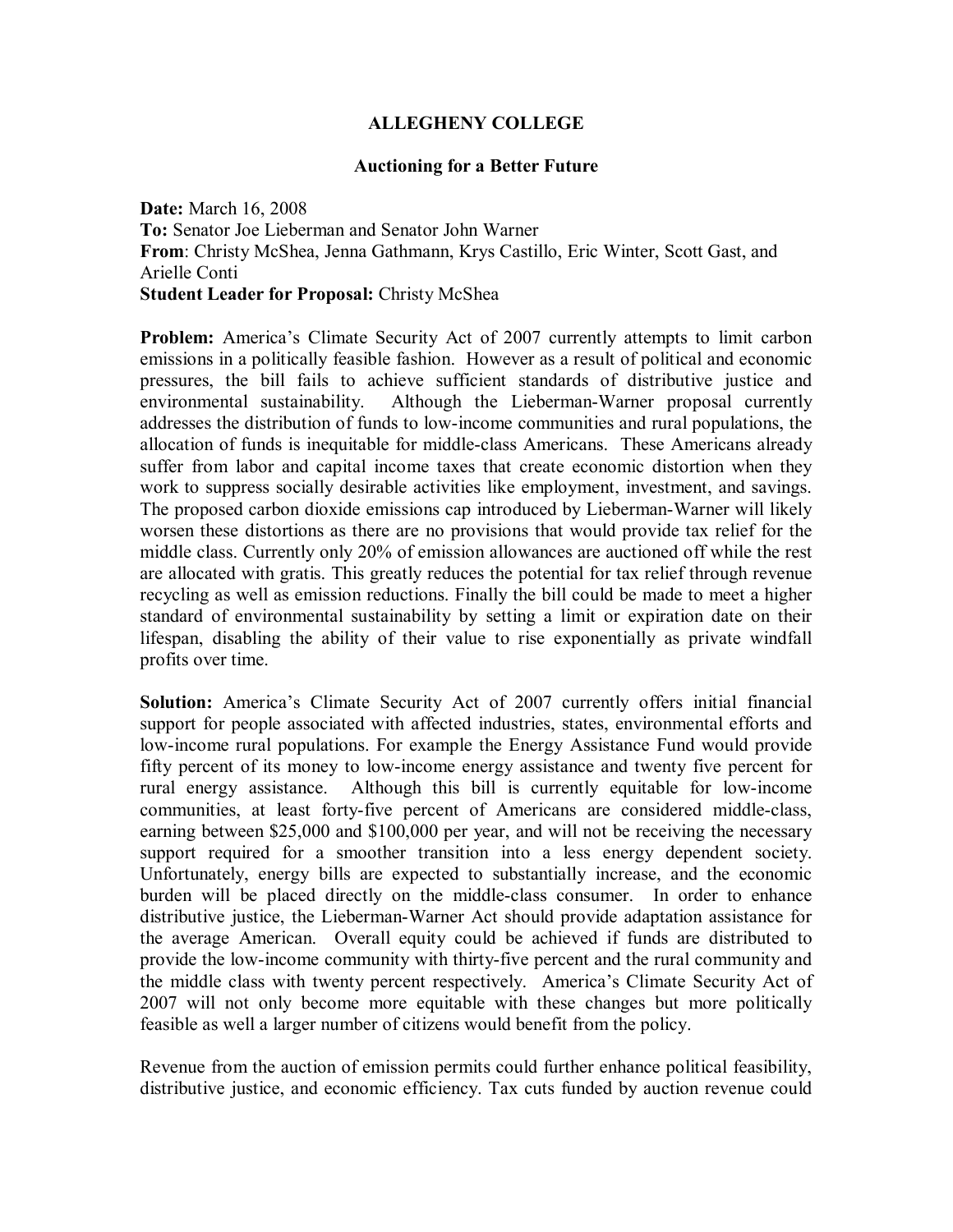achieve effective climate change mitigation while producing net economic gains. Reducing labor and capital income taxes would support overall economic growth by encouraging employment, savings, and investment. However this would require sufficient revenues from the sale of carbon credits to counteract existing distortions. This additional revenue should be attained by auctioning off all the emission allowances rather than only 20%, which would also prevent companies from profiting off of allocations and allow the permits to better reflect their true market value. Ultimately revenue recycling in the form of tax cuts could be an effective complement to energy rebates because economic activity is actively encouraged. Research by Ian Perry of Resources for the Future suggests that "the overall costs of reducing CO2 emissions would be much lower under a policy that raised revenues – and used these revenues to cut other taxes – than under a policy that did not raise revenues." This scenario of tax cuts on "good" activities could bolster the equity, economic efficiency, and political feasibility of the Lieberman-Warner bill. Cutting capital income taxes allows people and companies to keep more of their profits from investment, while cutting labor taxes increases the incentive to work. Furthermore broad based tax cuts are almost universally viewed as positive, while some will likely take issue with the prospect of simple government rebates. Thus, our new proposal calls for 100% auction of emissions permits to be recycled back into the economy in the form of capital income and labor tax cuts.

Finally, the bill aims to reduce emissions through a system of banking and borrowing by giving companies an allotted amount of emission allowances. Some have argued for the alternative carbon tax with a safety value which would provide companies with the opportunity to purchase additional emission allowances according to a specific trigger price. However the method of emission allowances has a more positive impact on the environment compared to a safety valve. The latter procedure increases the chance that companies with more resources will continue to buy their pollution rights without decreasing emissions because they have the funds. Therefore a safety valve in a carbon tax system would not provide the same benefits for less prosperous companies. The environmental effects of a tax are less certain and focus more on economic advantages whereas a permit system will undoubtedly cut emissions, increasing the certainty of emissions mitigation.

We recommend an amendment to the way banking emission allowances are handled in relation to time restraints. As this bill seeks to achieve sustainable development to improve environmental conditions, the absence of expiration dates on the emission allowances is out of sync with the bill's intentions. Sections 2201 and 2202 explain how the emissions allowances can be reported after the fact while the value of the permit is maintained with unlimited life. However this method increases the chance of facility owners amassing cheap allowances in the present to sell them for profit in the future. The values for the emission allowances will increase in the future to force additional reductions. This does not encourage facilities to further reduce emissions from the onset of this policy because they can keep their allowances indefinitely. In addition they are not forced to fundamentally redesign how they manufacture goods or services to attack emission hot spots. With an expiration date on emission allowances that are auctioned rather than allocated, it is more imaginable that facility owners would be willing to invest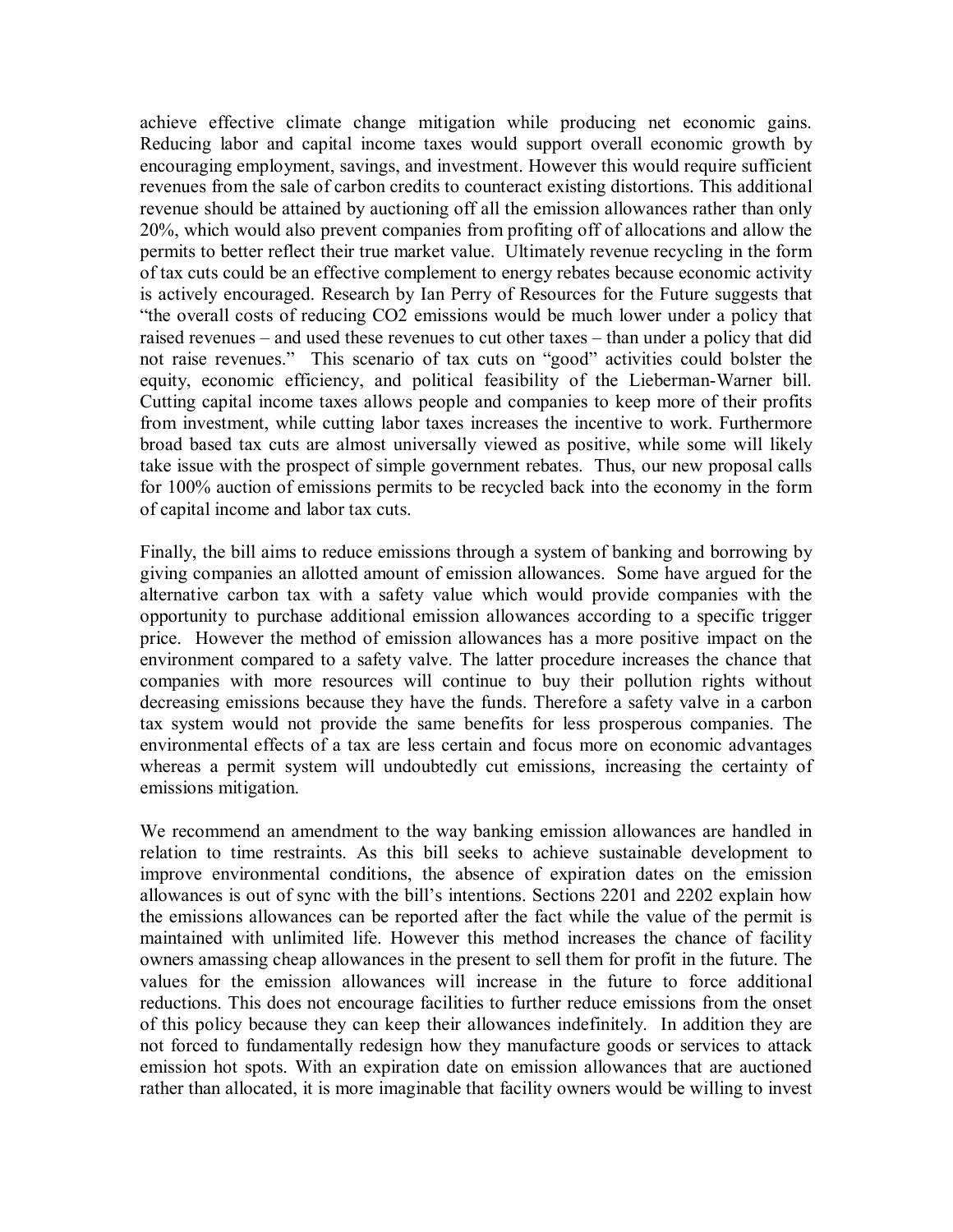in emerging green technology that would offset their emissions burdens due to high initial cost. These measures also encourage overall carbon reductions and increase the environmental impact of the bill. Therefore the proposed bill should maintain its permit system, but to ensure an improved environmental impact it should add expiration dates to the system.

As a way of improving Americaís Climate Change Act of 2007 we suggest that energy assistance programs for middle-class Americans, revenue recycling through tax cuts, permit auction rather than allocation, and time restraints on banking emission allowances be added. These changes would ensure equity, environmental sustainability, political feasibility and economic efficiency for the future of climate policy in our nation.

**Sources:** We met with Associate Professor and Chair of Allegheny's Environmental Science Department, Professor Terrence Bensel. We also collaborated with Visiting Scholar in the Environmental Science Department, Thomas Eatmon. We used secondary sources including the following:

American Council for Capital Foundation. (2008, February 19). *ACCF Study Shows Economic Costs of Lieberman/Warner Bill.* Available from http://www.accf.org/publications/reports/lieberman-warner.html

DMI Report, (2003). Drum Major Institute for Public Policy. *Middle Class 2003: How Congress Voted*. Available from http://www.drummajorinstitute.org/library/report.php?ID=9

Lieberman, W. E. (2007). Thomas Library of Congress. *America's Climate Security Act 2007*. Available from http://thomas.loc.gov/cgi-bin/query/z?c110:S.2191

Open Congress. (2007, October). America's Climate Security Act, S.2191. *In The News.*  Available from http://www.opencongress.org/bill/110-s2191/news

PBS. (2002, June 24). NOW. Politics & The Economy. *Who is the Middle Class?* Available from http://www.pbs.org/now/politics/middleclassoverview.html

Stern, N. (2006). *Stern Review: The Economics of Climate Change.* Cambridge: Cambridge University Press.

Telegraph Forum. (2008, February 28). Bucyrus Telegraph Forum. *Electric Co-op Sees Rising Costs.* Available from http://www.bucyrustelegraphforum.com/apps/pbcs.dll/article?AID=/20080225/NEWS01/ 802250314/1002

Toman, M. A. (2001). *Climate Change Economics and Policy.* Washington DC: Resources for the Future Press.

Victor, D. (2004). *Climate Change: Debating America's Policy Options.* New York: Council on Foreign Relations, Inc.